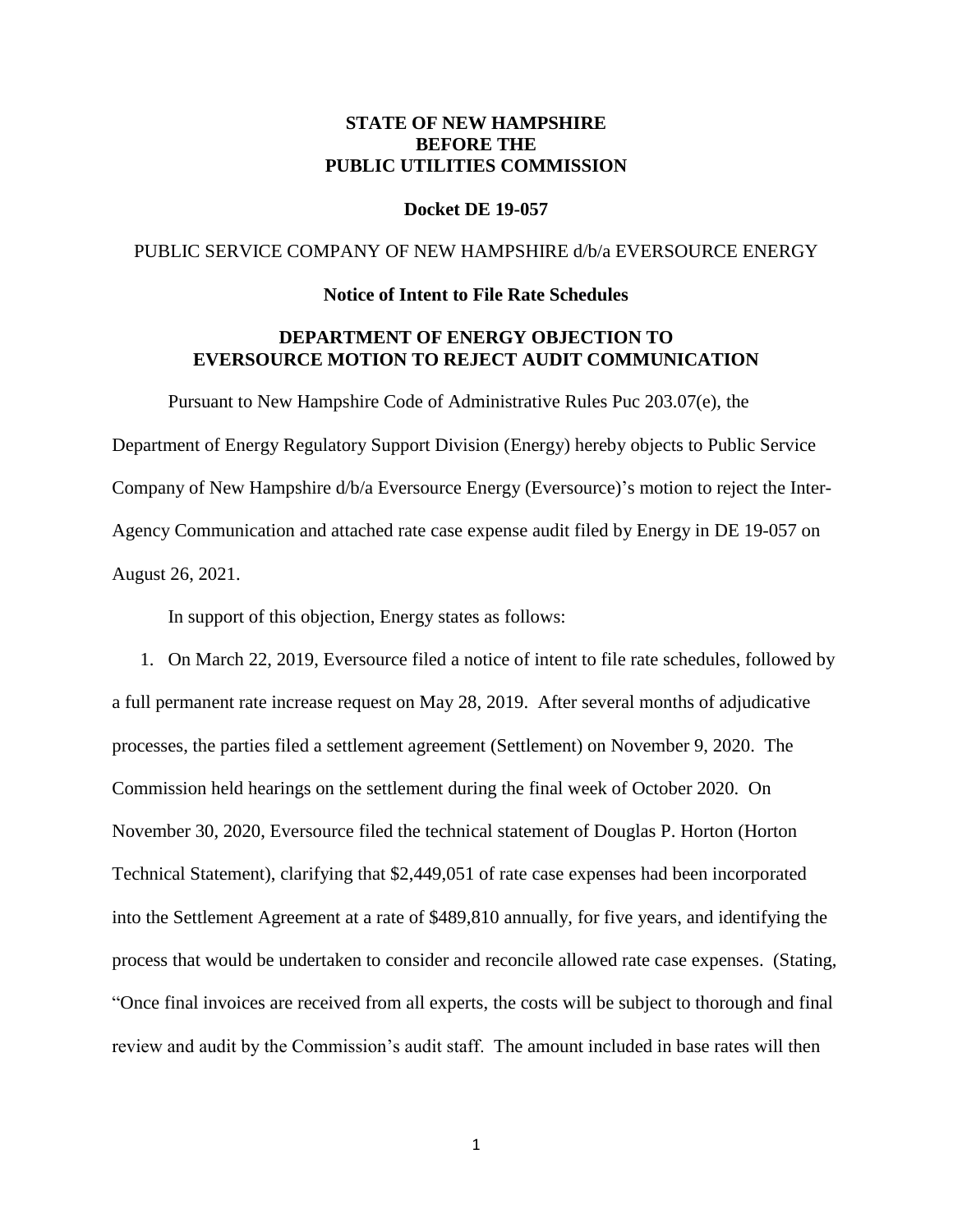be subject to reconciliation to account for any changes in the amount allowed for recovery.") Horton Technical Statement at 1-2.

2. On December 15, 2020, the Commission issued Order No. 26,433 approving the Settlement. In approving the Settlement, the Commission directed Eversource to remove any rate case expenses from the settled revenue requirement and instead file for recovery of rate case expenses within 30 days, consistent with N.H. Admin. R., Chapter Puc 1900. Order No. 26,433 at 23 (December 15, 2021). Eversource complied with the Commission's directive regarding rate case expenses on January 15, 2021. Consistent with the November 30, 2020 Technical Statement of Douglas P. Horton, and Order No. 26,433, the Commission's Audit Division reviewed Eversource's rate case expenses and produced an initial rate case expense audit report (Audit Report) on March 30, 2021.

3. On July 1, 2021, the Commission's Audit Division, as well as all functions, powers, and duties that were previously within the authority of the Commission's Audit Division, were transferred to the newly created Department of Energy (Energy). RSA 12-P:11, 14. On August 26, 2021, Energy filed an Inter-Agency Communication (Memorandum) in DE 19-057. That filing included the Audit Report, a summary of the Audit Report, and stated the Energy's position regarding the recommended disallowances within the Audit Report.

4. On September 24, 2021, Eversource moved to reject the Memorandum and Audit Report contained therein, arguing that the "does not provide a basis for any particular action by the Commission," and that to provide such a basis, Energy must "submit a motion or petition with testimony or a technical statement or other information supporting the requested ruling." Motion at 4.

2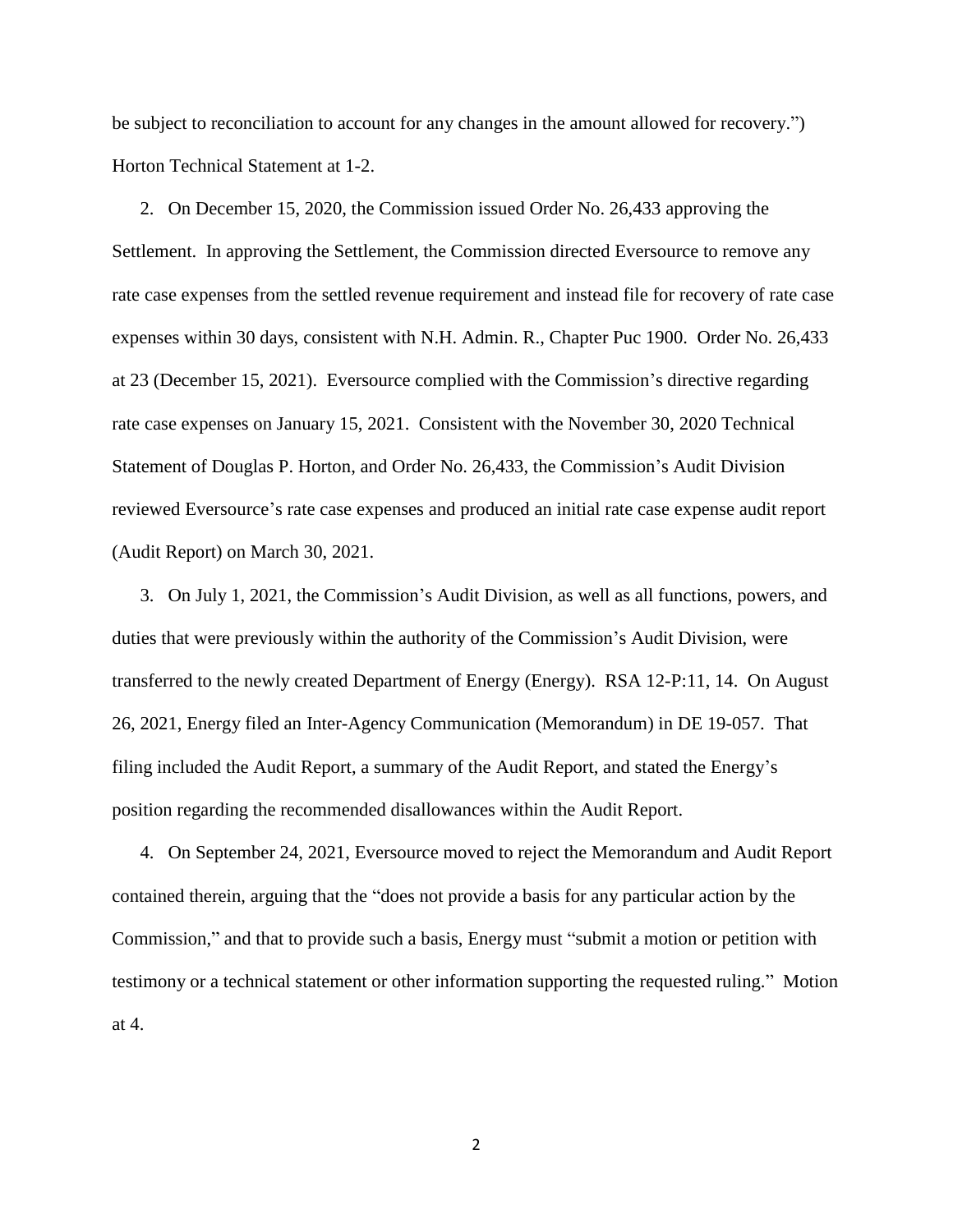5. Eversource's argument that the Commission should reject the Memorandum and related Audit Report is without merit because Eversource fails to recognize: (1) the role of the Energy pursuant to Order No. 26,433; (2) the proper characterization of the Memorandum and Audit Report; and (3) the nature and credibility of audit reports, generally.<sup>1</sup>

6. The Eversource motion asserts that RSA 12-P:2, IV and 12-P:9 should be understood as granting Energy "the same rights and responsibilities as other parties in other Commission proceedings." Motion at 4. While it is without question that Energy's participation in Commission proceedings must be consistent with RSA 541-A, Eversource fails to recognize that, under the instant fact pattern, Energy's statutory authority and Order No. 26,433 place unique duties upon Energy in the instant proceeding. Eversource is correct that RSA 12-P:2, IV provides Energy with the authority to appear before the Commission, and does so, *et. alia*, "for the purposes of providing a complete record for consideration by the Commission." However, the Eversource fails to recognize that RSA 12-P:11 also transfers all functions powers, duties, records, personnel and property incorporated in the statutes establishing the department of energy," from the Commission to Energy. Therefore, when the Commission's Audit Division transferred to Energy on July 1, 2021, Audit's existing duties and obligations transferred as well. When the Commission issued Order No. 26,433, it did so in reliance on the Horton Technical Statement, which provided that "the costs will be subject to thorough and final review and audit by the Commission's audit staff," and that "[t]he amount included in base rates will then be subject to reconciliation to account for any changes in the amount allowed for recovery." Order No. 26,433 at 20; Horton Technical Statement at 1-2. Energy's filing of the Audit Report in the

 $\overline{a}$ 

<sup>&</sup>lt;sup>1</sup> Energy uses this opportunity to object only to Eversource's Motion to reject the Memorandum and Audit Report, but reserves the right to request leave to reply to the objections contained within the Motion.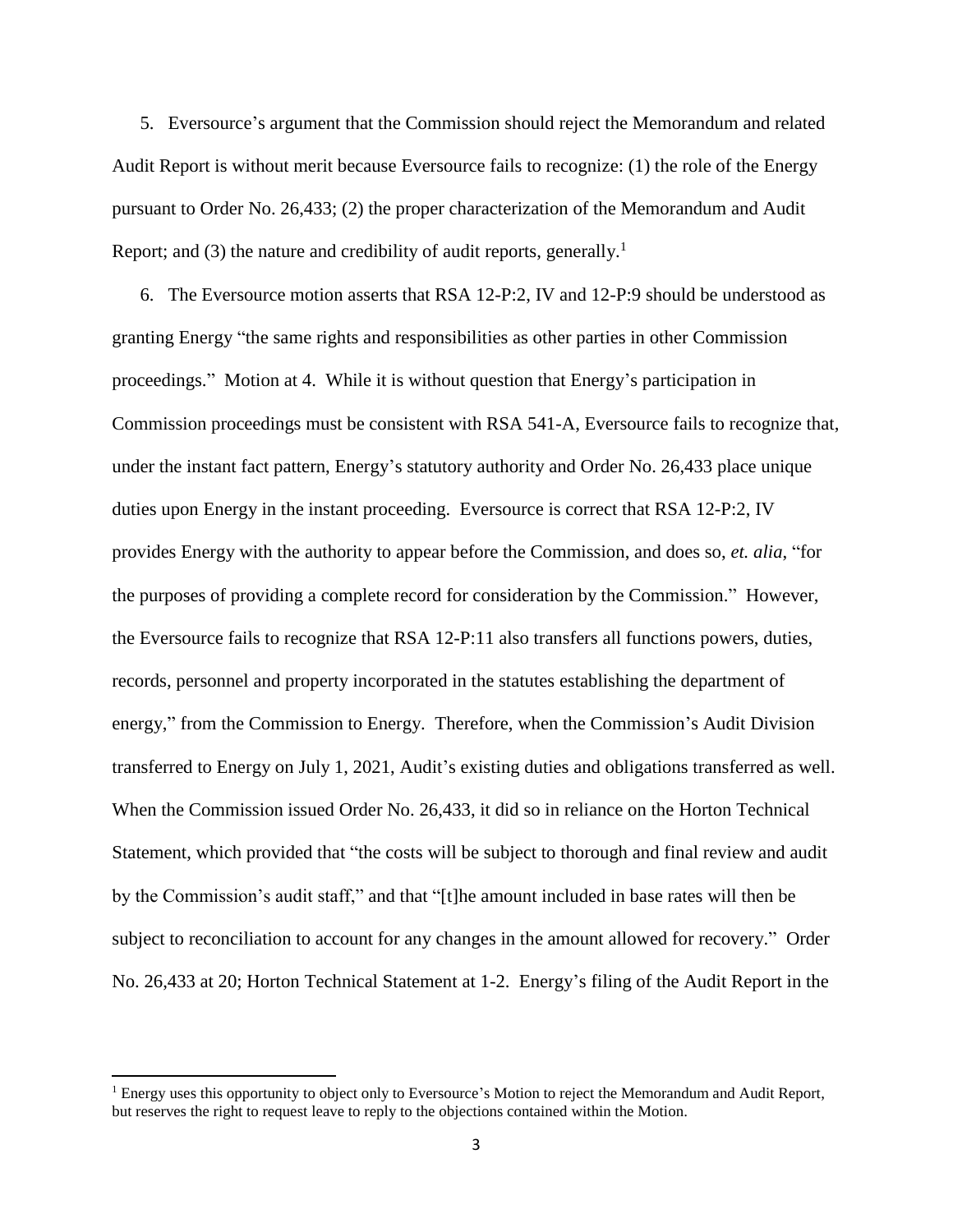instant proceeding is simply Energy complying with the expectation of the parties, and the Commission, regarding Energy's obligation to submit the Audit Report for Commission review.

7. The Motion further claims that the Memorandum and Audit Report can only by properly submitted as a petition or motion and must be consistent with Puc 203.05. Motion at 4. This position misunderstands the purpose of the Memorandum and Audit Report. Energy is not a moving party in this instance and carries no burden of proof; the audit report itself provides a basis for Commission action, consistent the expectations expressed in the Horton Technical Statement upon which the Commission relied in Order No 26,433. As such, the Memorandum and Audit report are not required to take the form of a motion or petition. The Memorandum is simply a summary of the Audit Report and statement of Energy's position on the matter, comparable to the unsworn but commonly utilized "technical statement" format, even if the words "technical statement" did not appear at the top of the memorandum.<sup>2</sup> Ultimately, the Commission — not Energy — will decide whether recovery of a given expense is just, reasonable, and in the public interest, pursuant to Puc 1904.02, giving whatever weight it deems advisable to the Memorandum and Audit Report.

8. In moving to reject the Memorandum and Audit Report, Eversource also misunderstands the credibility that such records are afforded, generally. RSA 365:9 provides that the Commission is not bound by the technical rules of evidence in any investigation or hearing, and therefore may accept the results of the Audit Report as evidence regardless of whether there is any sworn testimony supporting it. However, if the Commission were to consider the rules of evidence when considering the Motion, it would recognize that business records kept in the regular course of a business activity, as well as public records, are generally afforded greater

 $\overline{\phantom{a}}$ 

<sup>&</sup>lt;sup>2</sup> See, DE 19-057 Technical Statement of Douglas P. Horton regarding rate case expenses.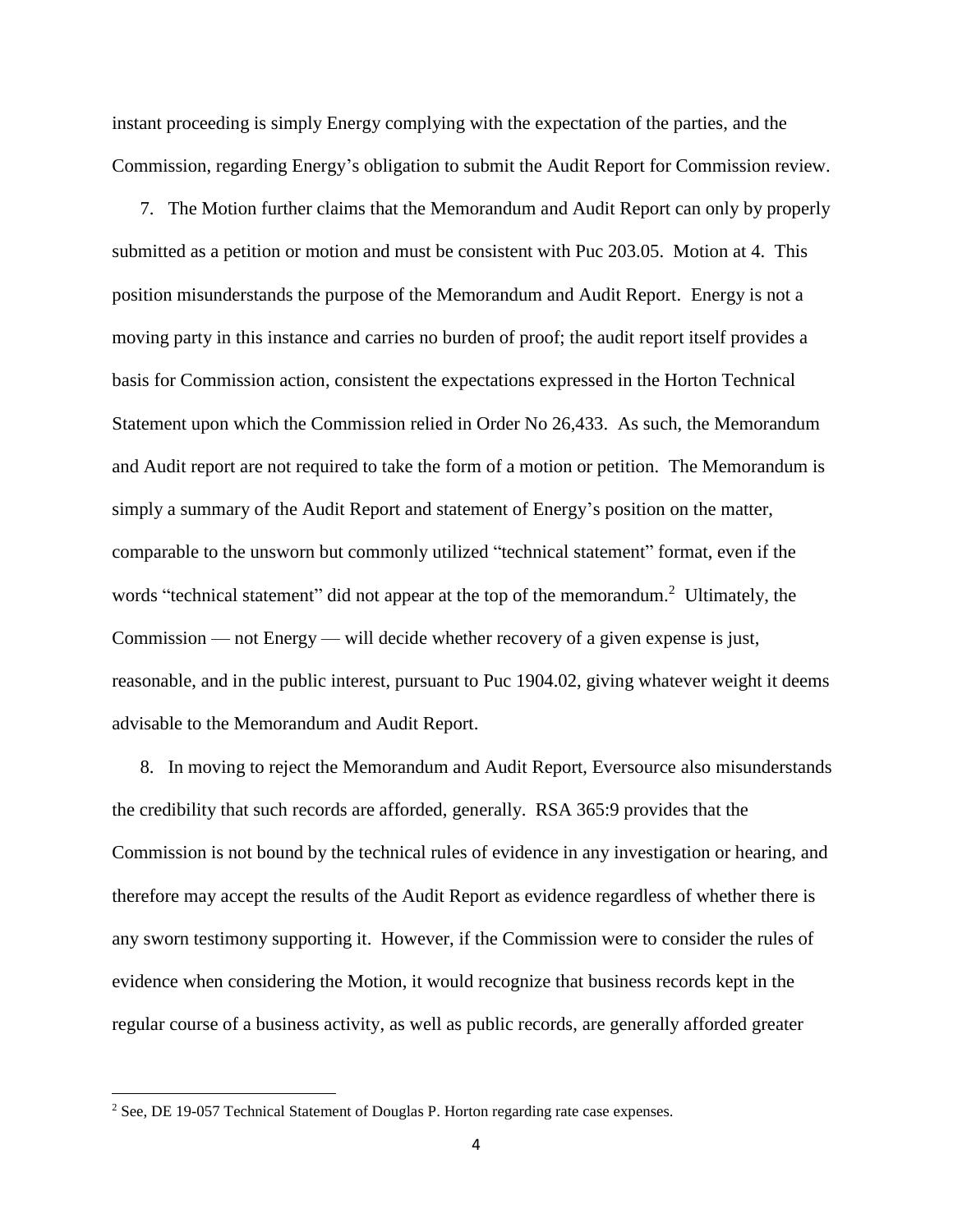credibility than other documents. N.H. R. Evid. 803(6) and 803(8). The Audit Report at issue is one of dozens conducted regularly by Department of Energy auditors in the regular scope of their employment, audits which are not generally intended to be contentious or the focus of litigation, and therefore fit precisely within this category of documents that is afforded greater credibility by reviewing courts.

**WHEREFORE,** Energy respectfully requests that this honorable Commission:

- a. Deny the Eversource motion to reject the Audit Communication; and
- b. Grant any other relief as may be just and equitable.

Respectfully Submitted

 $\text{October 4, 2021} \quad \text{By} \quad \text{Lian} \quad \text{S.}$ 

Brian D. Buckley Staff Attorney/Hearings Examiner New Hampshire Department of Energy [Brian.D.Buckley@Energy.NH.Gov](mailto:Brian.D.Buckley@Energy.NH.Gov)